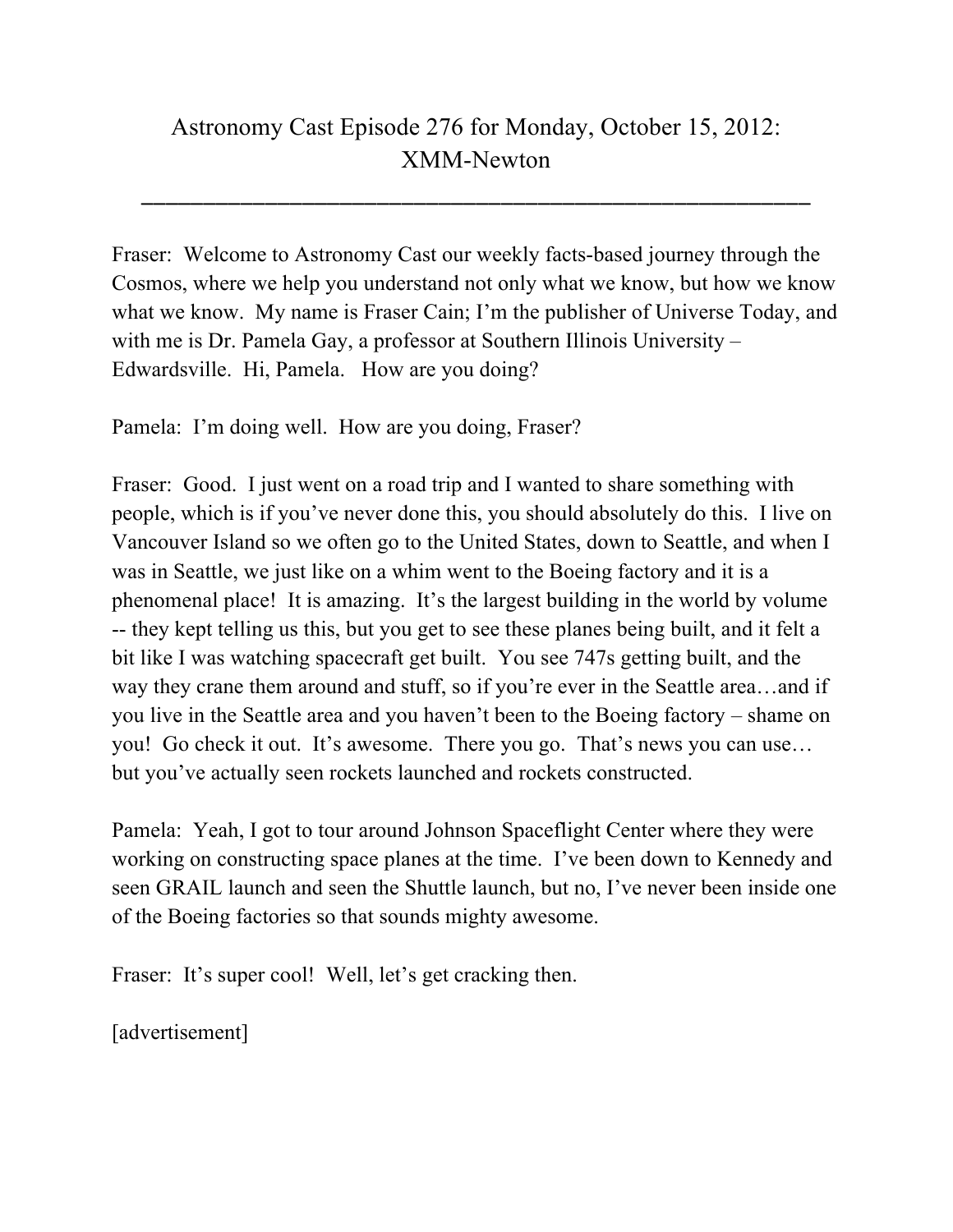Fraser: So on the plus side, the Earth's atmosphere keeps us alive, but on the down side, though, it blocks x-ray radiation from reaching the surface. OK, maybe that's still in the plus category. Still, in order to understand the universe at the higher energy levels, you need to launch a space telescope like the European Space Agency's XMM-Newton telescope, so let's learn about the telescope named for the famous scientist. Let's learn about the telescope. Now, when...what's the history of the telescope? When did the ESA decide they were going to build themselves an x-ray telescope?

Pamela: Well, the plans for this one started in the early 80s, it got built in the late 90s, started doing science in 2000, and this is the mission that just refuses to die. So it's been going since 2000, which literally means it is younger than the Hubble Space telescope and several others, but it's had its mission extended a number of different times because it's still doing very good science. It's still a work horse. And one of my favorite random mission statistics is this satellite, because it observes in the x-ray, it has to get very distant from the Earth. It has to get out far enough that it's beyond the Earth's radiation belts, and so it actually has a 48-hour orbit that brings it down fairly close to the Earth, and then whips it out into this nice, slow orbit when it's furthest from the Earth, and so it's had, as of the day that we're recording this, 2357 revolutions around the Earth, and it's had 3190 refereed papers that used its data, so it's actually producing papers at a rate that on average is greater than its orbital velocity… well, not velocity, but orbital rate.

Fraser: Yeah, and it's funny because as the publisher of Universe Today since 1999, one of the first stories that I worked on was the launch of the XMM-Newton, and have been sort of reporting stories from that non-stop for 12 years now. You know, it's a funny thing – it's going, it's going, it's going, and it's gathering tons of x-ray radiation, and many of the pictures that people have seen out there were taken by this spacecraft. They don't realize. It and Chandra are doing the heavy lifting out there.

Pamela: And it also has one of the illustrators that we end up seeing their work over and over and over, so if you've ever seen any of these gamma ray burst animations, where you see the beautiful many reds and greens, disk with the jets jetting out…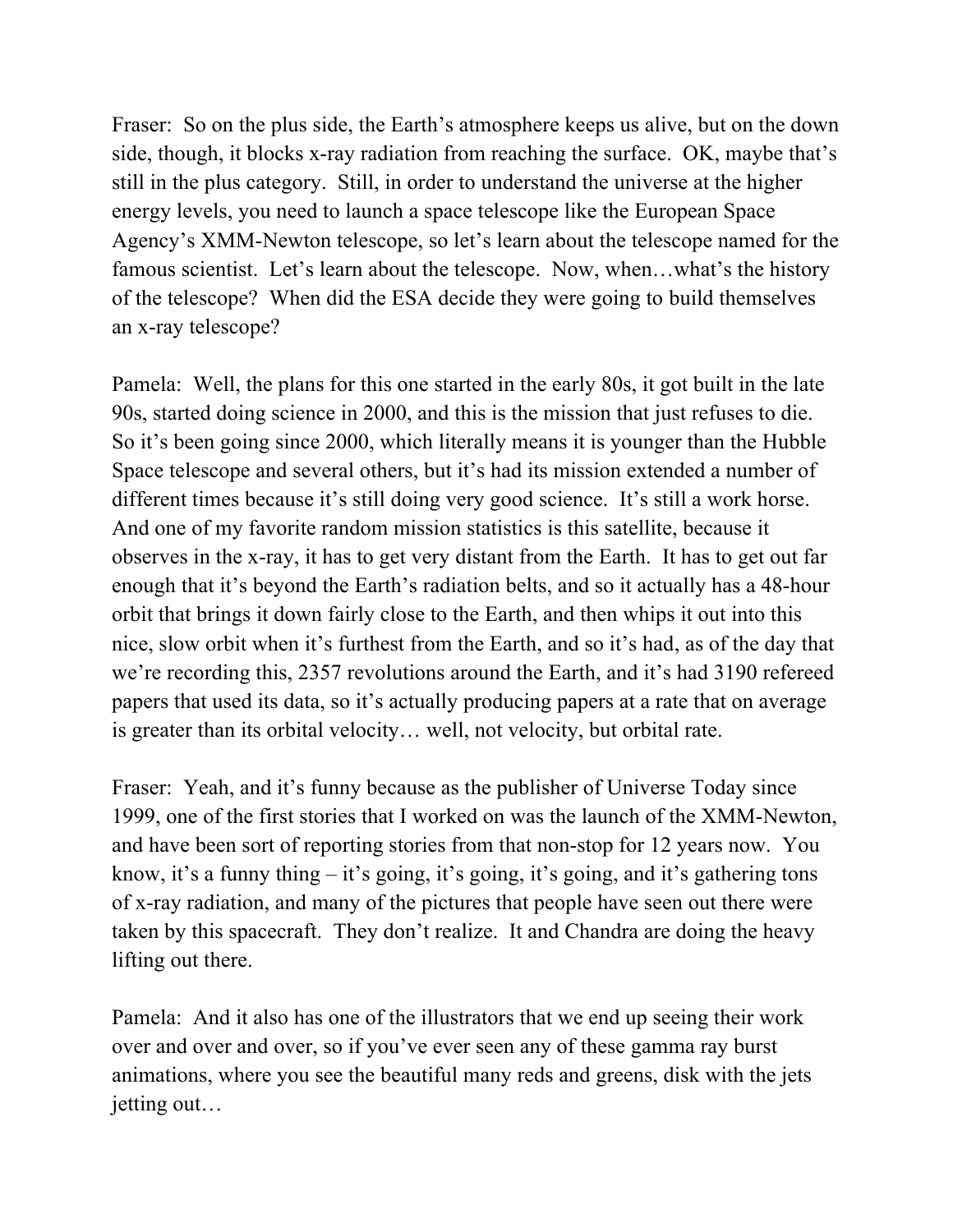Fraser: Black holes and yeah…

Pamela: A lot of these are pieces of art that were originally commissioned to go with the FM, the XMM-Newton (not be confused the radio station), XMM-Newton spacecraft, so there's lots of little ways that this hard-to-pronounce spacecraft has snuck into our understanding of astronomy.

Fraser: Now, let's go back a bit for a second here. Why do we need to have a space telescope for x-ray radiation? And why is that important?

Pamela: Well, so the "why do we need it" boils down strictly to our atmosphere is kind enough to block high energy radiation from reaching the surface of the Earth, so we don't get x-rays, we don't get gamma rays. Superman's x-ray vision is always perplexing, because in order for x-ray vision to actually work you'd need the x-rays to be coming through the person, but there's no source of x-rays, so yeah, unless he's doing back-scattered radiation like they do at the airports, Superman's x-ray vision is missing a few scientific details there.

Fraser: He would be admitting lethal doses of x-ray radiation in all directions, and then looking for the backscatter coming back, right?

Pamela: Yeah, so Superman… it's one of those Marvel fails. So without the xray…

Fraser: Before you get in trouble, it's DC.

Pamela: Was it D.C.? Crap. Sorry.

Fraser: So don't send an email, please.

Pamela: Sorry, I goofed.

Fraser: Um…but, uh right. So but what do we use this x-ray radiation for? Like what will astronomers want to use it for?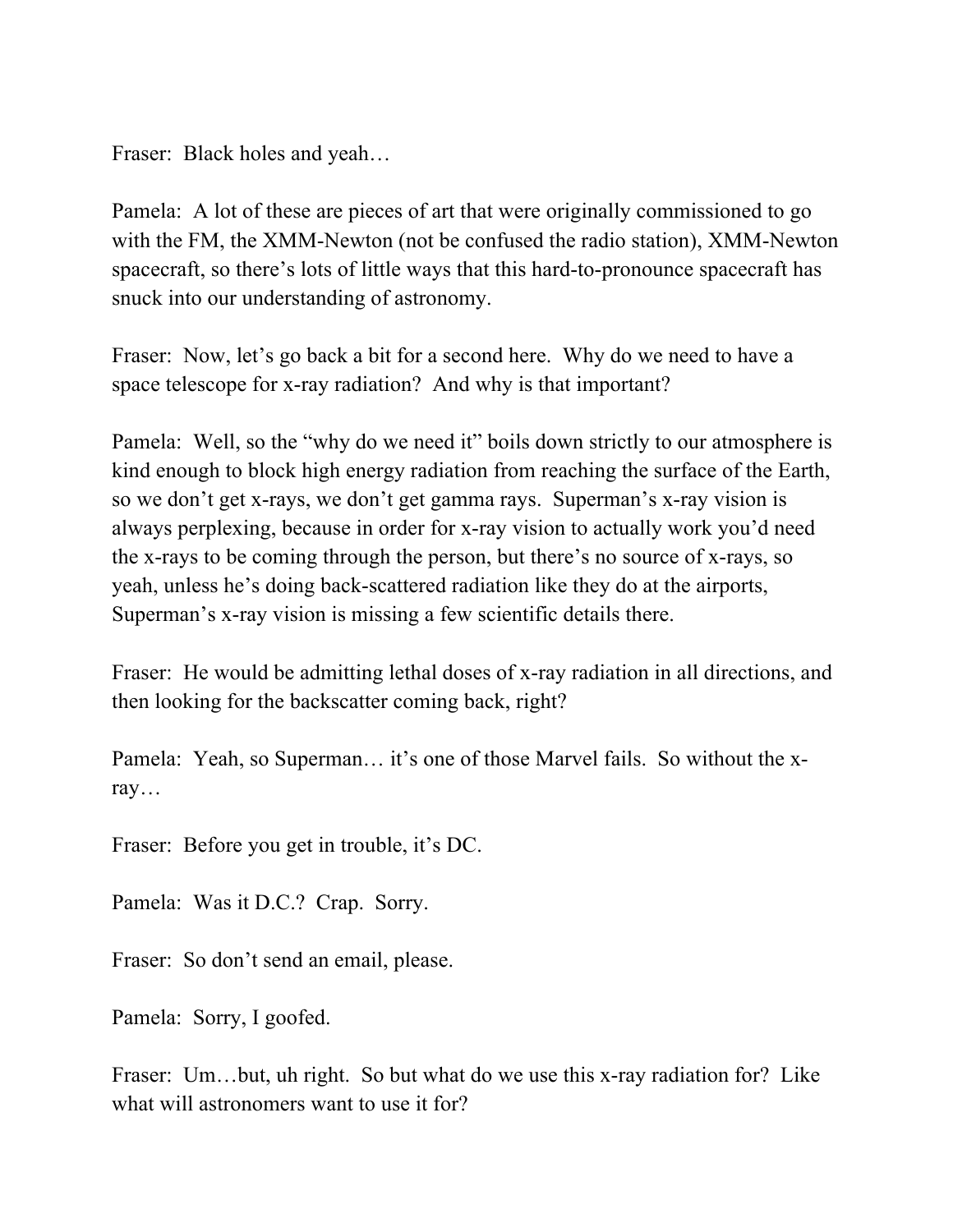Pamela: Different colors map to different temperatures of processes going on throughout the universe. Really, really hot processes, very, very high-energy processes, end up producing high-energy light, high-energy photons that we end up detecting in the x-ray. So when we see the shockwaves of exploding stars compressing surrounding gas, those shocks can emit x-rays. When we look into the hearts of galaxy clusters, where gravity is compressing all the inner cluster material, we see x-rays getting emitted, so there's a whole variety of different processes ranging from explosions to extremely dense environments that all end up releasing x-rays, and we can't understand those processes if we can't see those processes, so by launching these space telescopes, we're able to tap into part of the data that we can't see from the surface of the Earth and build a more spectrallyvaried picture of our universe.

Fraser: Right. OK, so it's sort of like certain kinds of processes in the universe are going to give off this radiation, and that can then tell you that certain things are happening, like merging galaxy clusters and…yeah.

Pamela: A good way to think of this is here on Earth: imagine if suddenly you couldn't see anything that was yellow, orange or red -- just suddenly all of that information is gone. There's lots of things that suddenly would be harder to understand. Well, there's lots of colors in astronomy…

Fraser: Street lights…

Pamela: Yeah! So there's lots of colors in astronomy that we can't generally see, certain bands in the infrared that don't make it through our atmosphere, certain bands in the radio that there's just too much molecular stuff in the atmosphere, but then all the high-energy stuff gets blocked and so it's…we're trying to build a data-based understanding of our universe, so we need all the data, and that includes all the x-rays.

Fraser: And so, OK, so let's talk about the observatory itself then. You said it was launched in 1999. How was it launched?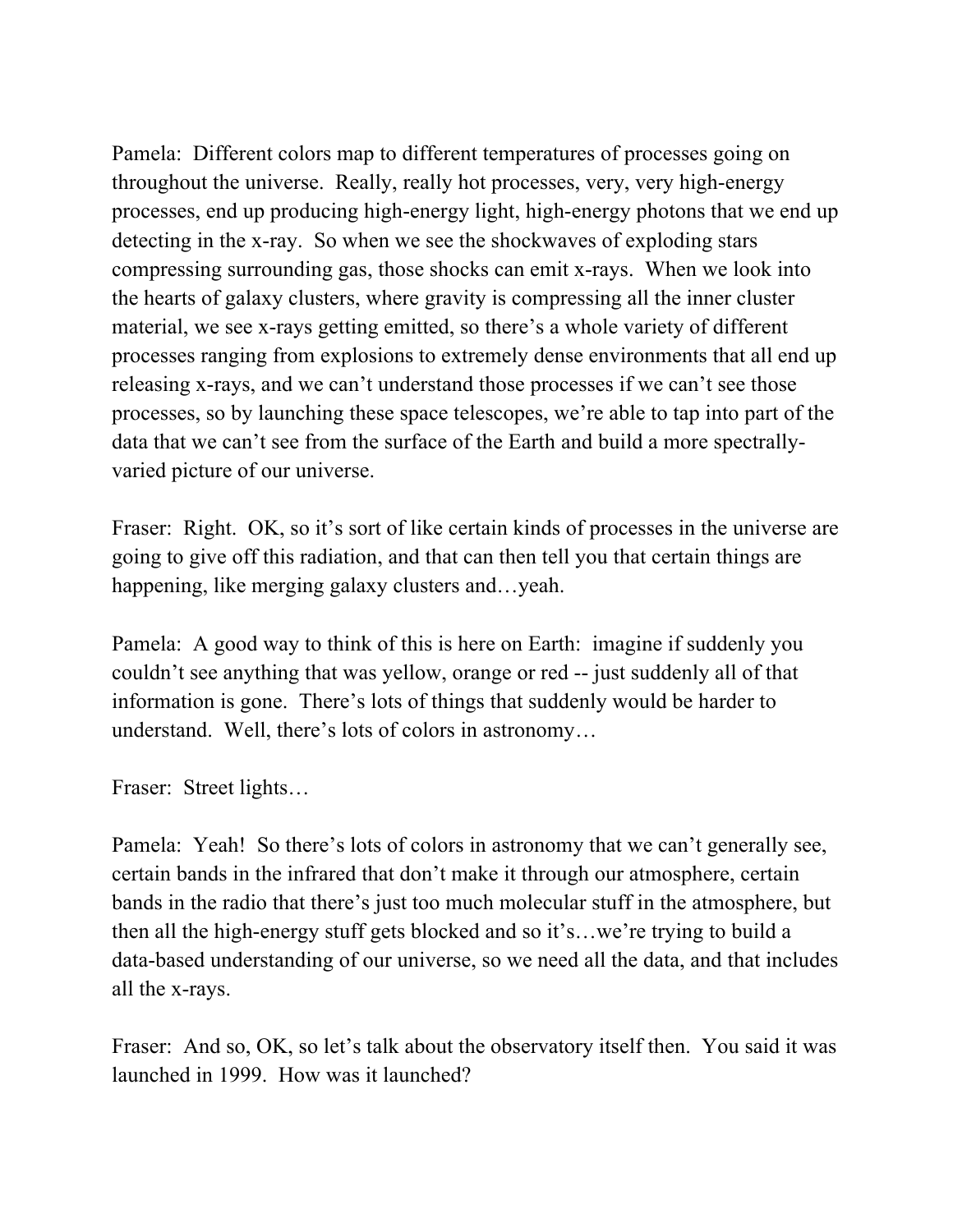Pamela: It was a regular, everyday rocket -- one of the Ariane 504 rockets, so nothing exciting about how it was launched. No space shuttle missions were involved. This is a European mission.

Fraser: Right, they probably launched it from their South American facility, right?

Pamela: They did. They launched it from French Guinea, and if you've never watched any of the videos or seen a launch down there, one of the awesome things about the videos (and I'm guessing if you're there in person you'll see this too), there are giant birds on this island, and so as you're watching the launch it looks occasionally like a pterodactyl has just flown through the image.

Fraser: You see that a bit in Florida too though – great big birds flying past.

Pamela: Yeah, I missed them there, but so this is a great facility. One of the reasons it is such a great facility is it's close to the equator, so you get the extra velocity from the Earth's orbital rotation. It was launched into an extremely elliptical orbit as I said earlier. It actually gets to about a third the distance to the Moon at its furthest away. Nearest -- it's still many times further away than the International Space Station. Its close point is still 7000 miles up.

Fraser: Now you mentioned, sorry, that it's trying to avoid the radiation belts. Is that right?

Pamela: Well, it's trying to get out of them for the majority of its orbit, so it spends about 8 hours of its 48-hour orbit inside the radiation belts, which gets it closer, and it's easier to transmit data back down to the Earth, but that's not the primary reason to do this. But the advantage of having this highly elliptical orbit is one of the things that Kepler figured out is that when you're close to your thing that you're orbiting – the Sun, the planet, whatever it is that you're orbiting, you move much faster than when you're further away. This is the "equal area and equal time" part of the planetary laws, and with this highly elliptical orbit, it spends 8 hours whipping past the Earth, going through the Earth's shadow, but then it lingers for long periods of time much further away, and it can get 10, 12 straight hours on one source without any difficulty. Now, compare that to other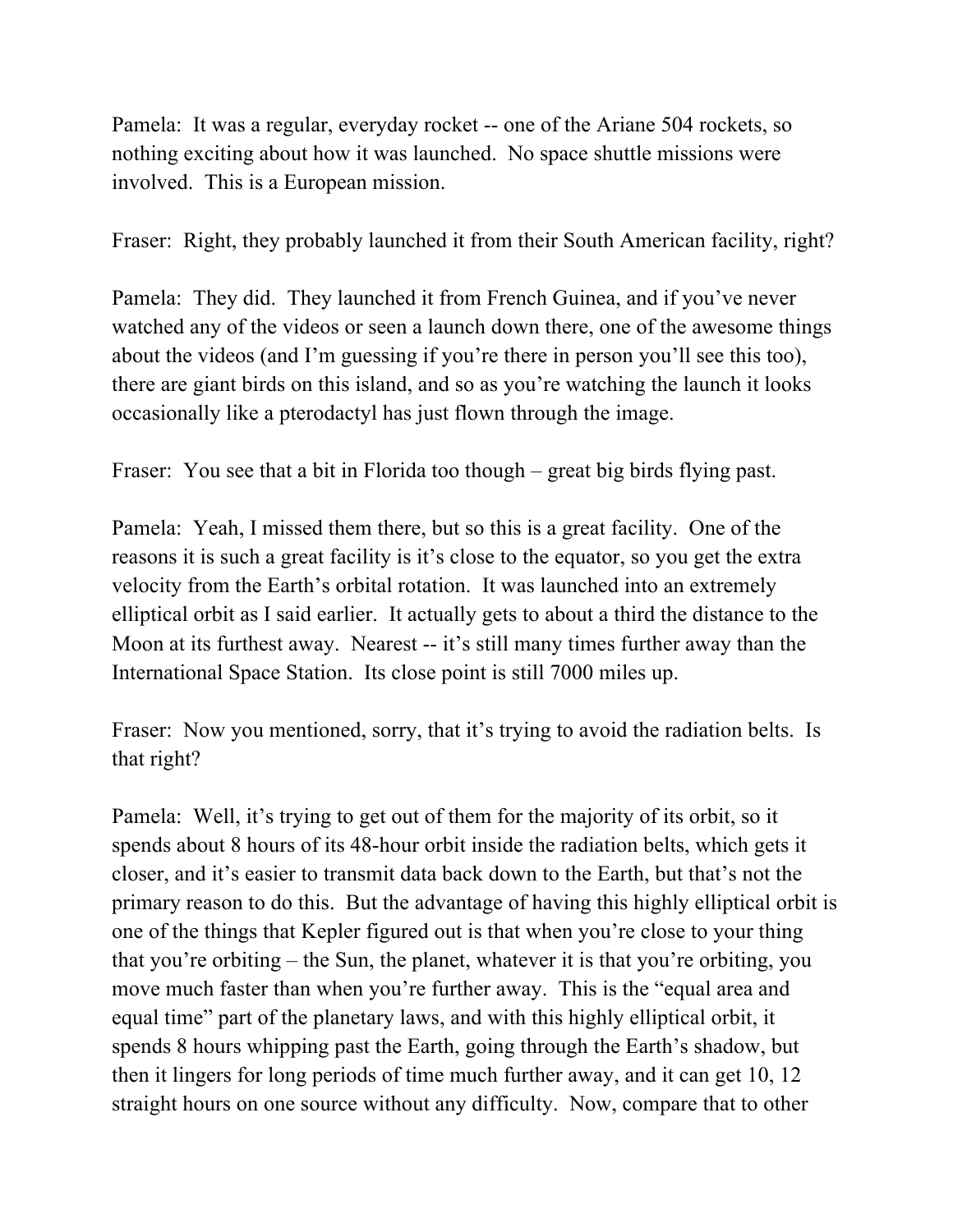objects, other space craft that are orbiting every hour and a half or so around the planet, they're constantly getting a change in view, so with this longer period orbit, you can get longer observations. X-rays are a bear to detect; objects that are giving them off aren't giving off a lot of them most of the time, so you're able to get long, long period exposures and count each of those little individual photons that are coming into the telescopes.

Fraser: And so the other sort of main telescope for this is the Chandra x-ray observatory. So how do they compare and contrast as two observatories?

Pamela: So XMM-Newton – it has 3 different major instruments and it was designed originally to do spectroscopy to measure what are the wavelengths of the different photons that are coming in and are hitting it, so it's trying to figure out what sorts of oxygen, iron, heavily ionized systems are out there, and it's specially designed, in fact, its original name tied into its spectral capabilities. It's designed to go out and count the photons coming in at the specific wavelengths, allowing it to…it's hard to explain if you're not a Spectroscopist why this is cool. So the way to think about it is…sorry I just hit this wall of I don't know how to make counting iron-ionized photons cool!

Fraser: Well, I mean cooler than it already is...I mean it's inherently a very cool thing, but I mean, you know, specifically as it relates to this telescope…no, I understand.

Pamela: So there's basically gas out there that you can measure its composition, you can measure its temperature, you can measure all sorts of cool things just by knowing the iron is doing this, the oxygen is doing this, the background continuum is this, and you get this through spectroscopy. We've done episodes on spectroscopy before. There's no easier way to make people's eyes glaze over than to show them spectra.

Fraser: Light stuff on fire, you can figure out what it's made of.

Pamela: Exactly, and the universe conveniently sets itself, well, not on fire but ionizes itself, which causes the same side effects.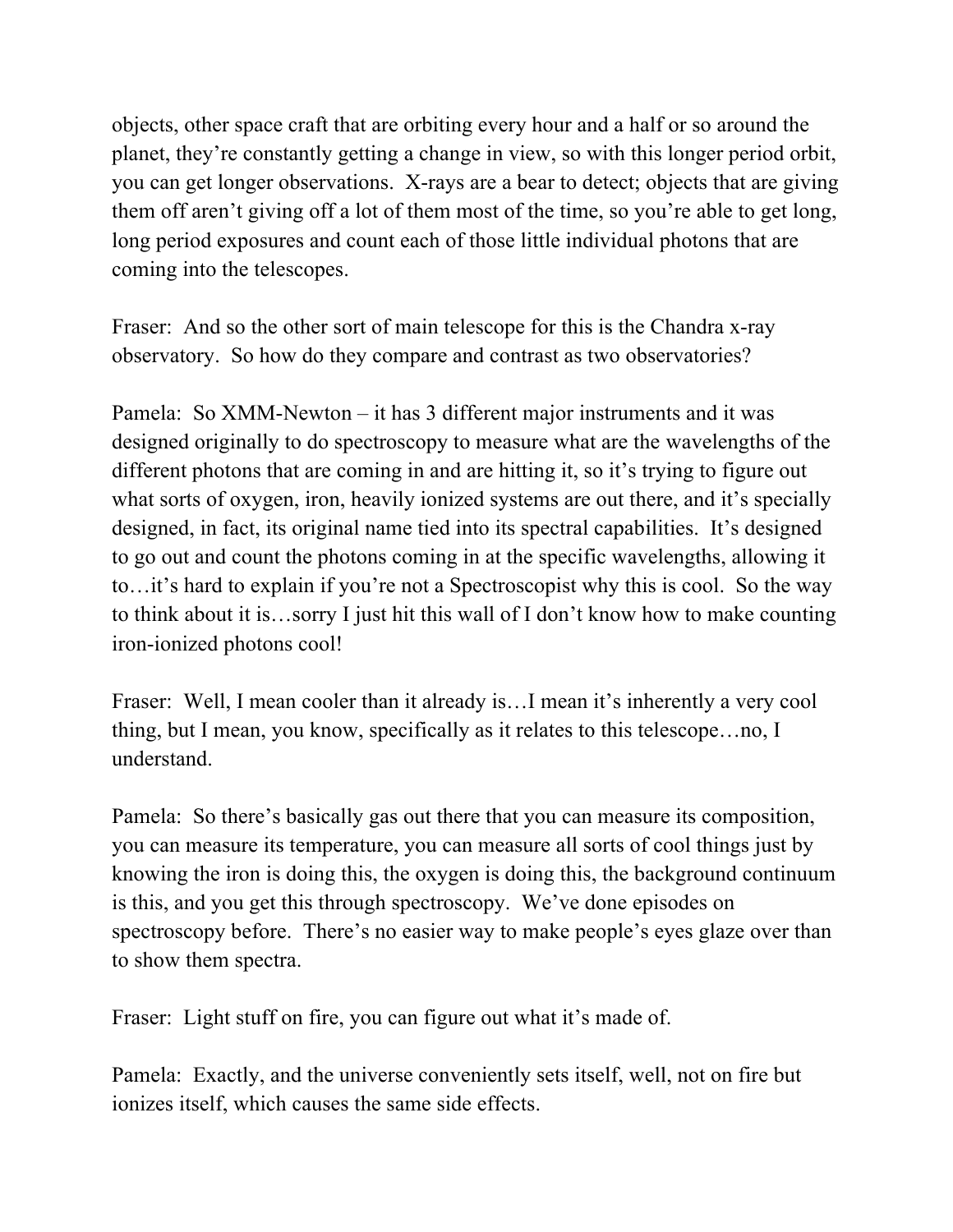Fraser: It does various things to itself…yeah, yeah, exactly. And then it tells you what it's made of. As it's destroying itself, you can tell what it's made of. It's perfect.

Pamela: Yeah, and one of the other side things that XMM-Newton has that makes it novel in some ways for the time that it was built (this has been repeated since then) is it actually had an optical mission on board as well, so it was possible to monitor in optical and ultraviolet wavelengths where it was pointed, and to try to match the x- ray sky and the optical sky. One of the things we really struggle with in astronomy is how do we align all these wavelength maps. In day to day life, we look for a signpost, and we say this signpost is the corner of Main Street and St. Louis Street -- I live near that corner, but when you look out at the cosmos, you don't have signposts that necessarily give off light across the entire electromagnetic spectrum. Here's a signpost I can see in the optical, here's a signpost I can see in the x-ray -- are those the same signposts? And so trying to take simultaneous observations, it helps, and over time we're trying to work and find more and more signposts that we can use to unify our maps.

Fraser: And there's a lot of great images that come out both from NASA and also from the European Space Agency, where they do these combined photos where they use blue for x-ray, red for infrared, some other color for visible, and then they merge them together so you can see these are the parts that are the dust that's…the warm dust or the cool dust, and these are the parts that are giving off x-ray radiation, it's by seeing those things all at the same time you can really get a sense of what's going on in the pictures, and I know for scientists, they want to do that all the time. They want to look at the same thing in as many different wavelengths at the same time because each of those wavelengths is telling a story and by putting them together, you get the full story.

Pamela: Yeah, and some of the pictures…I think Centaurus A is one of the ones that I think gets abused in multiple wavelengths the most often. Andromeda is another one, but Centaurus A …it's a system that has gone through recent interaction, so when you look at it in the visible, you see this mutant dust lane cutting through a big elliptical core, and as you look across multiple wavelengths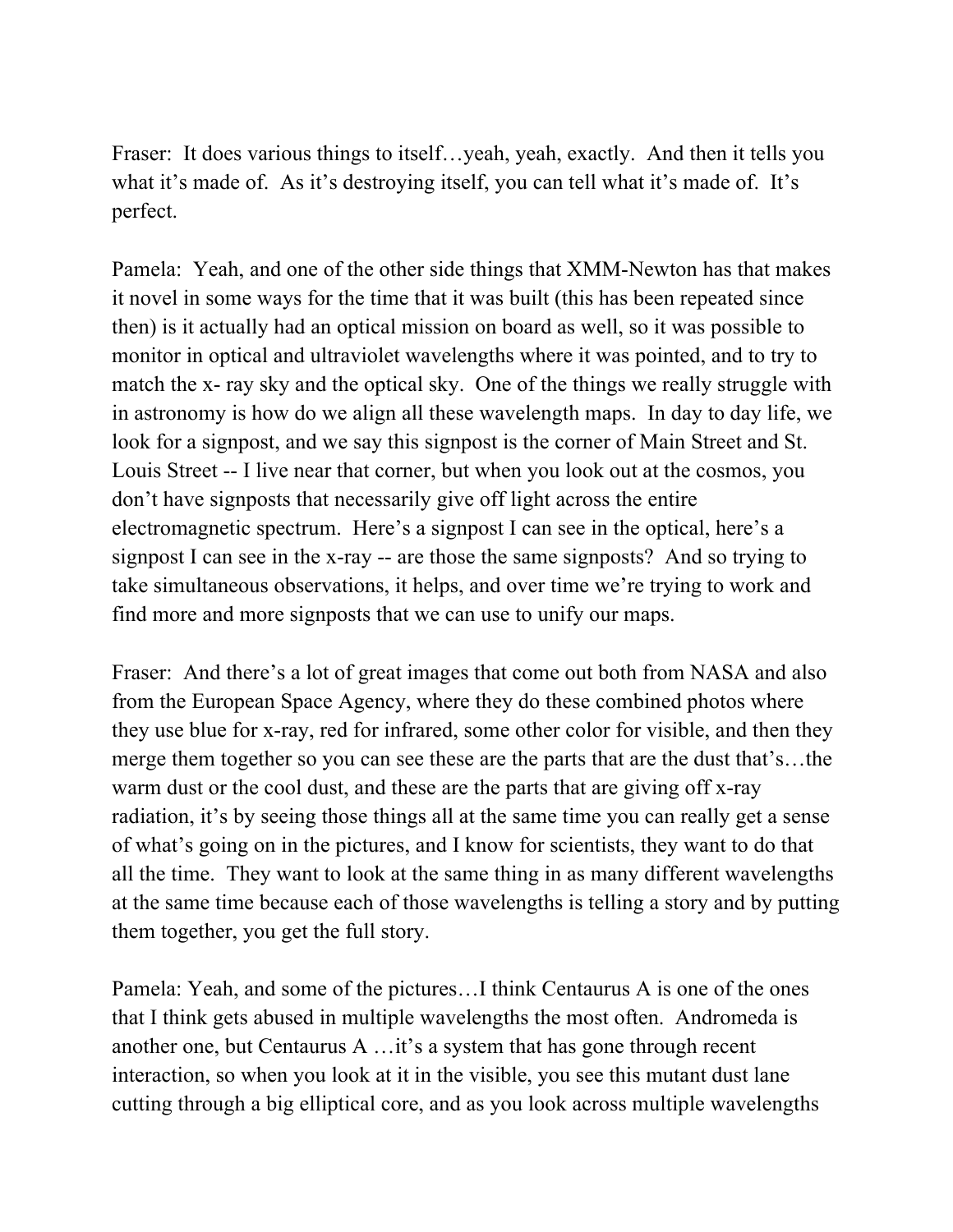of it, you start to see "Wow! This thing in Herschel's images…" you see this beautiful disk bent through the system, so there you're starting to pick up the far infrared. As you look at it in the x-rays, you see this core is giving off a jet and there's bubbles of shock waves interacting with the materials, and so you're getting different physics out of these different colors. Where in the infrared you see the warm dust; in the x-ray you see the shock waves and the jets, and it's through putting all of these different pictures together that we're able to understand all of the different science that's going on in this recently interacting system in this active galactic nuclei.

Fraser: Yeah. Now you…do you know what the capabilities are compared to Chandra? Do they use one instrument for a certain kind of work and a different one for a different kind of work?

Pamela: Well, so both of them have similar scattering mirrors, so the way these types of telescopes work is in order to collect photons, you use grazing mirrors, so it's not like a single mirror like you see in the visible. Instead you essentially have a cone of mirrors that scatter the x-rays down onto your detector. With XMM-Newton they actually have two different telescopes side by side for collecting the x-rays. Each of them has their own instrument. Where you see the biggest difference between the two systems is Chandra does have greater sensitivity. They also have very different orbits, which allow them to take different observations. They're different systems.

Fraser: But if you were a scientist, and you were going to work on some part of xray radiation, would you submit for time on both devices, and then if you got one you'd be fine with it?

Pamela: No. You do use them for slightly different things. There's times when you need that one-degree field of view that you can get off a Schmidt telescope that has a 30-inch mirror, and you can do some great survey work. There's other times when you need that 10-meter mirror and a one-minute field of view, so the two telescopes have different sensitivities. They see slightly different parts of the x-ray spectrum. XMM-Newton's a little bit easier to get time on, Chandra's more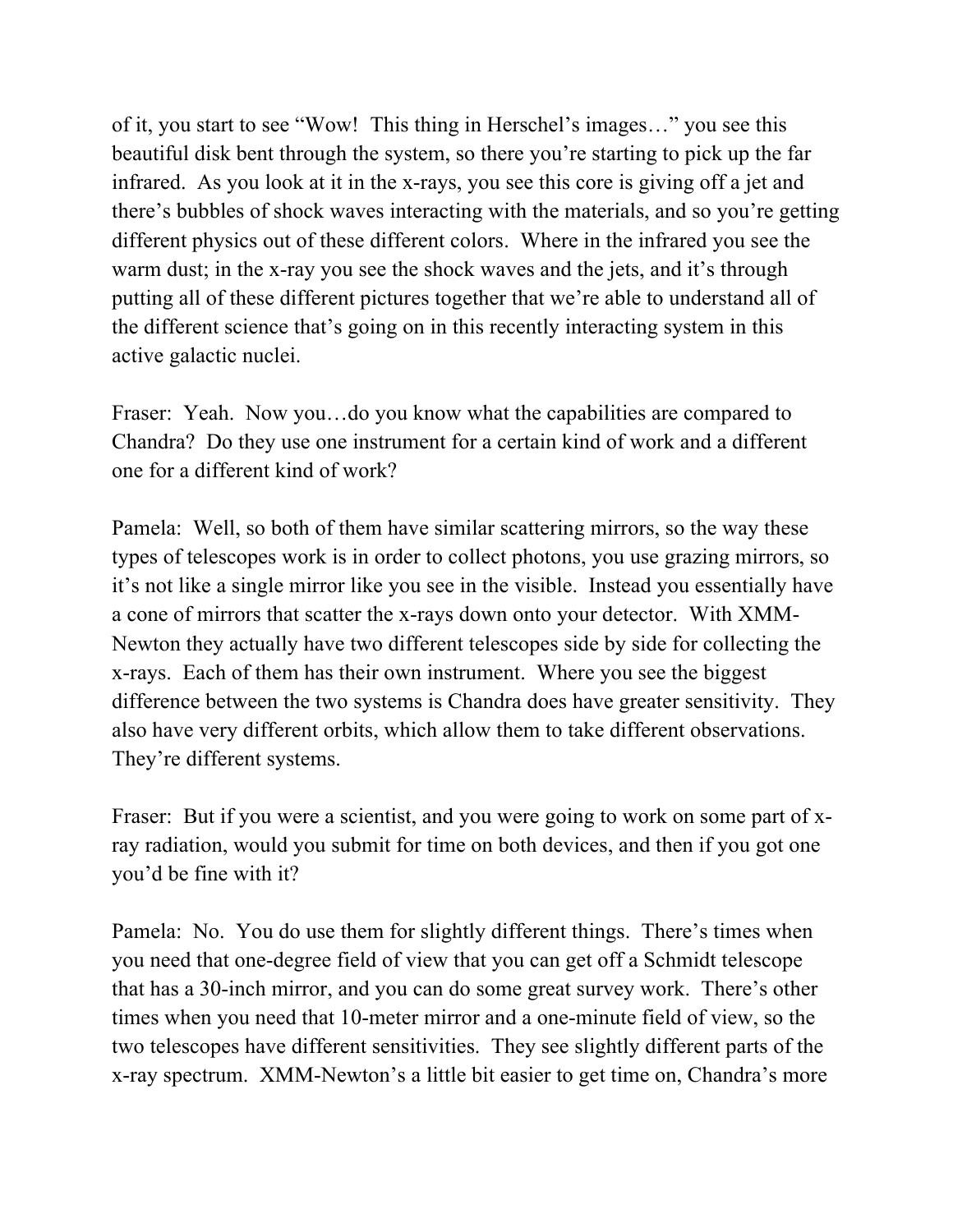competitive. It's a slightly more sensitive telescope, or somewhat more sensitive telescope. They just have different purposes.

Fraser: OK. So now, do you know what the original life span was supposed to be for this telescope? Like, as we said, it's one of those that just keeps going and going.

Pamela: It just keeps getting extended and extended and extended. It was…I want to say they were originally planning for it to go into the early 2000s. It's currently extended. They're in the process of reviewing it into 2012, but it's looking like it's going to keep going probably until 2015. They're thinking that it probably has enough fuel on board, and all of the stuff that you need to keep it pointing, keep it going. They think that the spacecraft has the ability to keep going potentially as far as 2018, so this is one of those great things where you build a telescope planning for it to last for a few years that you have the budget for, but you engineer it to last as long as possible, and you keep using it to get science as long as possible.

Fraser: But this is different from some of the other telescopes out there, like I know with Spitzer, they had only so much coolant, and they knew pretty much down to the day when they were going to run out of coolant for the cold operations, and then they moved to the warm operations, right?

Pamela: Well, so the nice thing about x-rays is because they're already highenergy photons, it's not like you really need to cool anything.

Fraser: Right. Right.

Pamela: When you're looking in the infrared, when you're looking in these wavelengths that correspond to nice, warm surface, you have to worry about your nice warm instrument generating the color of light that you're trying to detect from the outer parts of our solar system of our galaxy, of our universe, so you have to cool your entire system down so it's not generating light that creates background noise in all of your images. Imagine if inside your camera were little lights that were shining on your camera and detector at the same time that you're trying to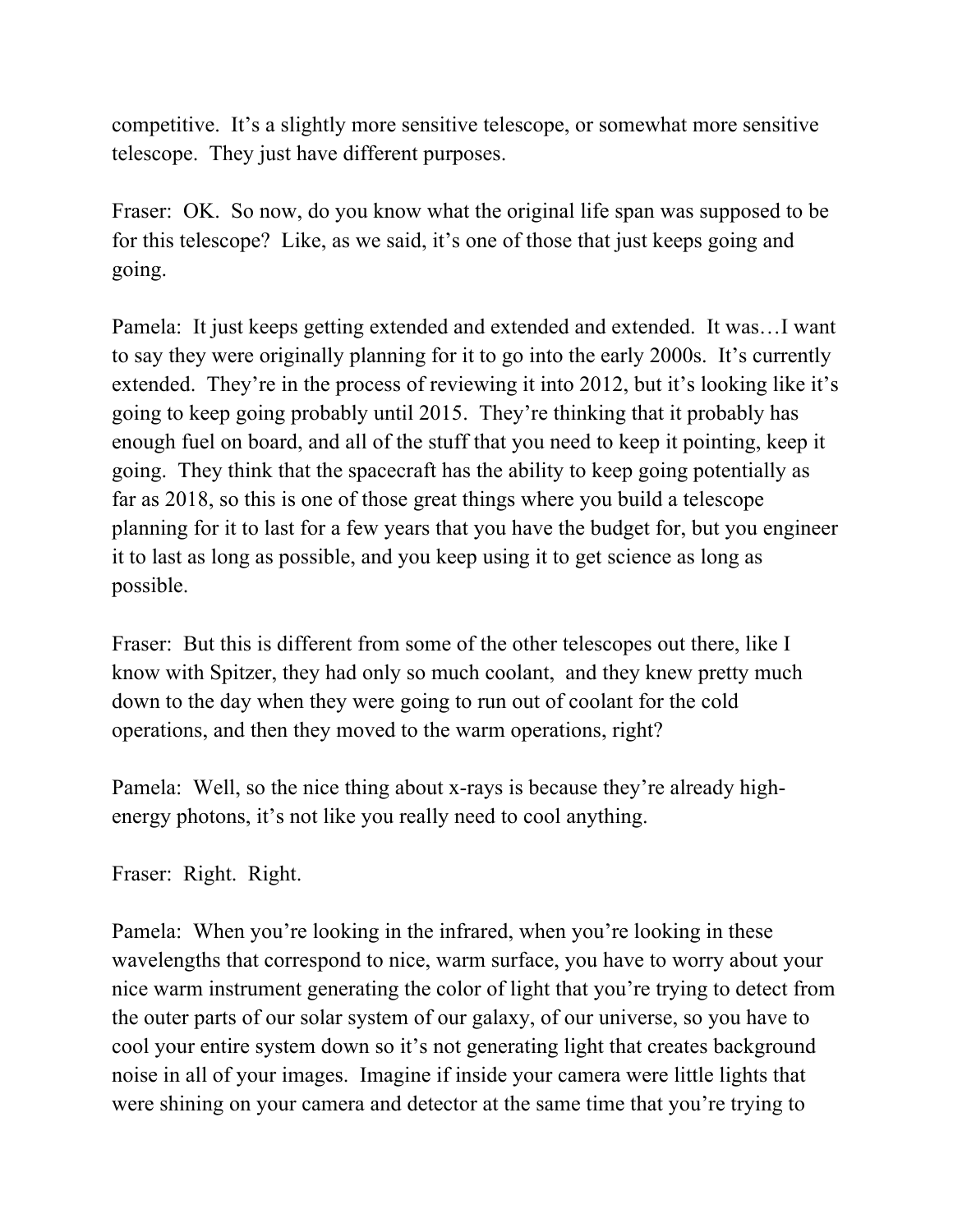take a picture of the outside world. With x-rays, you know if the telescope is hot enough that it's generating its own x-rays, you probably don't want to be using it.

Fraser: Yeah, the temperature of the telescope doesn't matter for catching bullets in it, you know?

Pamela: Right. Right, so you don't have to worry about cooling at all, so these issues that affect Spitzer don't affect x-ray telescopes. So it's strictly the types of problems of…well, we've seen Hubble. Hubble periodically loses gyroscopes and it can't point as effectively. You have to worry how long can the system keep pointing. We've seen past missions fused There was one of them where NASA kept hacking new ways to keep the spacecraft pointed.

Fraser: Yeah, It's quite amazing. They're like, "We thought we needed 3 gyroscopes, we figured out how to do it with 2," and then "Oh, no, we figured out how to do it with one."

Pamela: Yeah.

Fraser: And it's, like, really clever.

Pamela: So this mission seems to be going fine as long as they keep getting renewal to keep listening to it, and keep steering it, and operating it. It's I just like I said at the beginning of the show -- I love the fact that the number of referee papers is greater than the number of revolutions around the planet.

Fraser: Right, and then you've talked about the lifetime. Is there a potential successor out there? Do you know of…I mean, you know, either from NASA or from the European Space Agency?

Pamela: I think given the current budget climate around the planet, it's… Are there scientists who have plans for potential successors who if budgets are released can step in and suddenly have great things ready to go? Yes. I know there's a group of people working on instrumentation of x-rays at Harvard, for instance.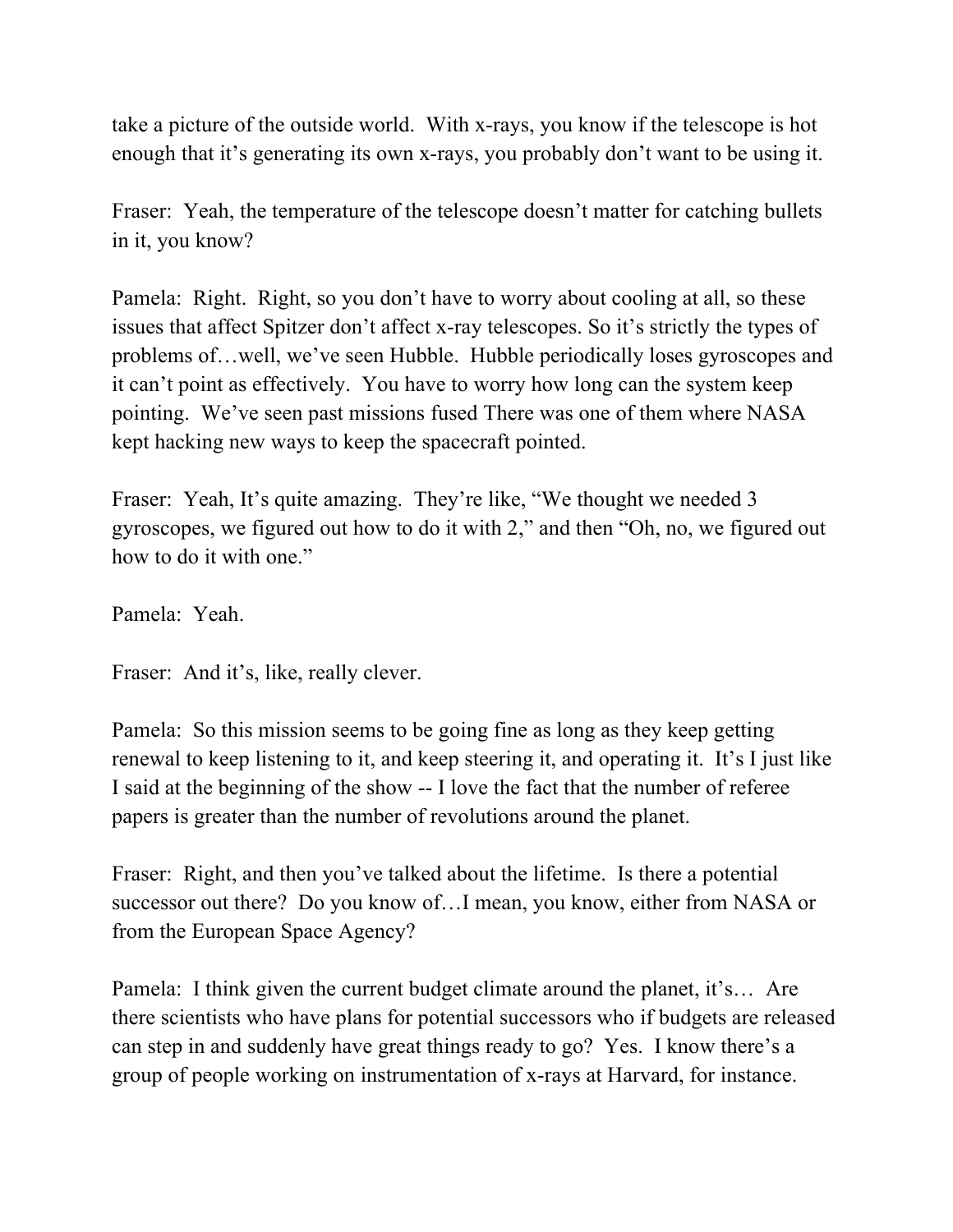That said, there aren't any new, big, giant, awesome x-ray missions planned for the future to supplant XMM-Newton and Chandra.

Fraser: What would they do if they did? I'm trying to think...would it just be a bigger version of the instrument, or…?

Pamela: Well, the two different problems we have with x-rays are: 1) they're hard to detect, so being able to increase the sensitivity, see fainter and fainter xrays, that's one direction we'd go in, the other is -- the suckers are hard to focus, so these are the individual x-ray photons, and some of the things they've been working very hard on in the past few years is how do you build detectors that have greater and greater resolution so that you can see, well, what are the details of the jets, what are the details of the shocks. So we have the potential moving into the future to both increase the resolution and increase the light-gathering capability and to basically see fainter, higher-resolution objects out in the not-so-distant stars with jets, and in the very-distant galaxies with jets.

Fraser: And what would be a future objective that maybe astronomers are hoping for because I know, like, you remember when… I'm trying to remember -- was it Spitzer?

Pamela: Well, when Hubble went up it had the definitive goals of: We want to figure out what the heck is up with these planetary nebulae that have these funky shapes.

Fraser: And how fast is the universe is expanding?

Pamela: And the Hubble constant – those were the two big things. In x-rays, we're constantly getting surprised at all the different things that we're finding, so we're discovering magnetic stars that give off x-rays when their magnetic fields rearrange, we're discovering fast-moving pulsars, in some cases perhaps shot off during supernova explosions, we're discovering…one of my favorite more recent results was in the Spring it was found that the supermassive black hole in our own galaxy it periodically, essentially burps x-rays and these x-rays have reflected off of ionized atoms, and we can map the location of that ionized gas by looking at the